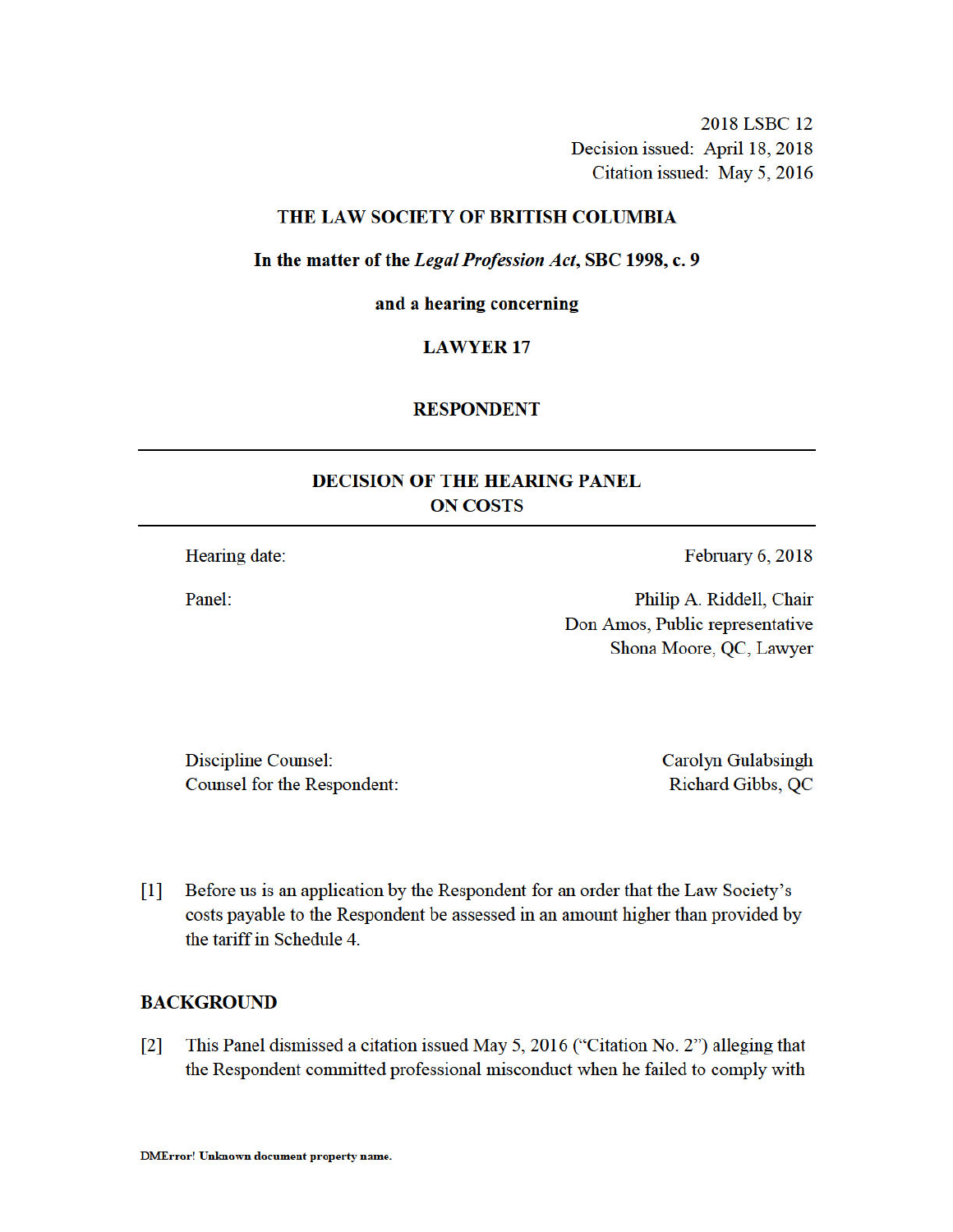an order of another hearing panel ("2016 Order") by failing to provide all the emails, as ordered.

[3] The factual background that gave rise to Citation No. 2 and our decision on Facts and Determination is set out in 2017 LSBC 10. There we concluded in paras. 81 to 85:

> On the face of the 2016 Order, read in context with the whole of Decision No. 1, we conclude that the Law Society has not proved on a balance of probabilities that the Law Society's request of May 13, 2015 included emails that solely resided on AB's ABLaw account.

> The Respondent made full disclosure of all emails under his control to the Law Society on February 9, 2016.

The Law Society's case is not that the Law Society did not receive from the Respondent all emails to and from the firm within the time required, but rather that the Respondent breached the 2016 Order by failing to access and produce all emails residing on AB's ABLaw account, an account over which the Respondent has never had control or access.

We disagree.

The 2016 Order did not require the Respondent to provide to the Law Society emails that were not within his control. He did not control the ABLaw account, and the 2016 Order neither implicitly nor explicitly included the ABLaw account.

- [4] In our decision, we advised the parties that, if they were unable to agree on costs, they may make written submissions to this Panel within 30 days of the decision.
- [5] In fact, the Respondent made no proposal to the Law Society on the costs issues. Rather, the Respondent asked the Panel to convene a one-day hearing to address costs. We declined to order a hearing at that time and, instead, directed the parties to make written submissions.
- [6] After reviewing the written submissions, we issued a written decision 2017 LSBC 33 on the application for an oral hearing on costs. There we recorded the positions of the parties:
	- [5] In his written submission, the Respondent suggests that the Panel make an order for special costs of about \$50,000 as "… [t]here are important costs issues to be determined." The Respondent has not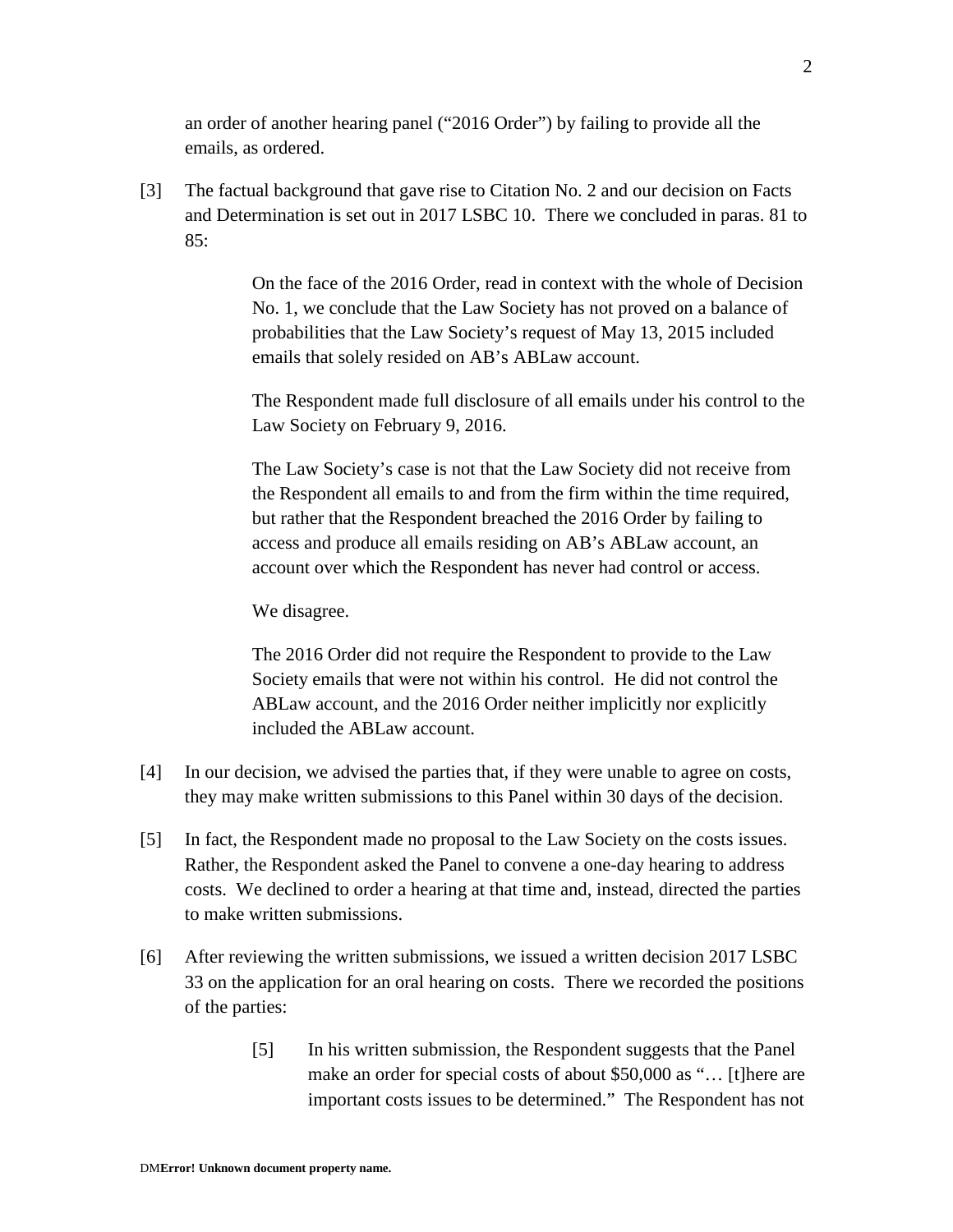provided us with a clear basis, either for his claim that special costs should be awarded against the Law Society in this case or for his submission that \$50,000 would be reasonable and appropriate in the circumstances of this case.

- [6] Law Society counsel submits that the Tariff should be referred to, but as it was an atypical summary hearing, the Tariff should be applied as if it were a regular hearing.
- [7] The Respondent, in his submission of July 31, 2017, states that he does not intend to call *viva voce* evidence on the issue of costs, subject to the proviso that it is unknown to him if the Law Society wishes to call *viva voce* evidence. In the Law Society submission of August 4, 2017 there was no indication that the Law Society intends to call *viva voce* evidence.
- …
- [9] When looking at an award for special costs one of the issues to be considered is the level of indemnity that is appropriate.
- [10] The hearing of the citation consumed one and one-half days. It was a summary proceeding. The Respondent now asks that two hearing days be scheduled on the costs issue. The first day of the hearing to determine the issue of his entitlement to "special costs" and the second day to determine the quantum of costs be they "special" or tariff costs.
- [7] We ordered a one-day oral hearing to deal with the Respondent's entitlement to "special costs" and the quantum of costs. We described the issues to be addressed at the hearing in this way at paragraph 12:
	- …
	- (a) Whether an order for costs above the tariff is reasonable and appropriate in all of the circumstances; and,
	- (b) If so, the quantum of costs that should be ordered.
- [8] At the hearing, counsel for the Respondent tendered documentary evidence and gave brief oral evidence in support of the Respondent's claim for "special costs" in the amount of \$50,000, being the amount of counsel's *quantum meruit* fee tendered to the Respondent.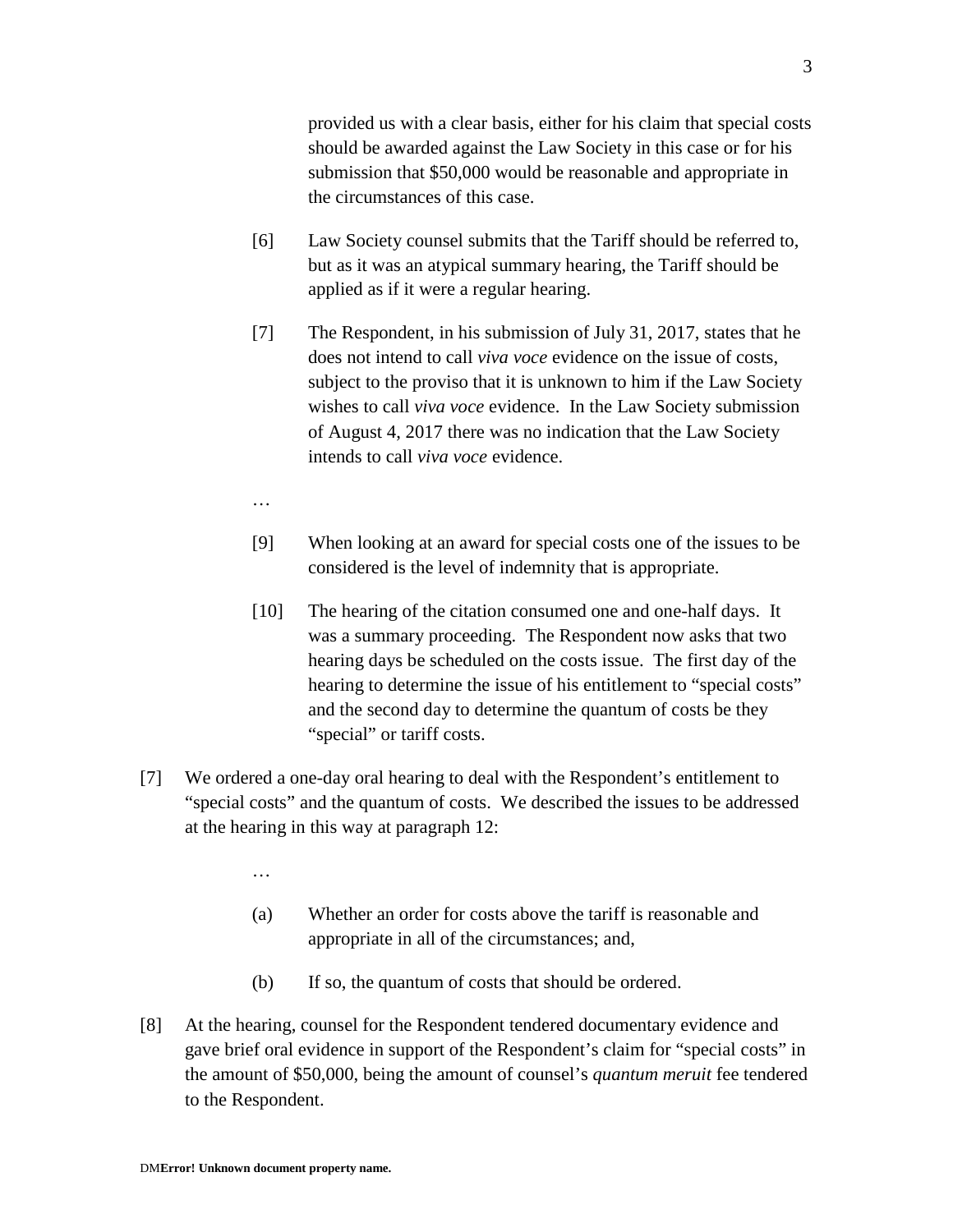# **POSITION OF THE PARTIES ON COSTS**

- [9] The Respondent and the Law Society agree that, although Citation No. 2 was heard by summary procedure under Rule 4-33, costs should not be assessed on the tariff that applies to summary proceedings as this was not a typical summary proceeding, but rather one that required a one and a half day hearing, oral evidence from the Respondent and AB, and consideration of extensive documentary evidence.
- [10] Our authority to order costs pursuant to Section 46 of the *Legal Profession Act* is set out in Rule 5-11 of the Law Society Rules that provides, in part:
	- …
	- (3) Subject to subrule (4), the panel or review board must have regard to the tariff of costs in Schedule 4 to these Rules in calculating the costs payable by an applicant, a respondent or the Society.
	- (4) A panel or review board may order that the Society, an applicant or a respondent recover no costs or costs in an amount other than that permitted by the tariff in Schedule 4 if, in the judgment of the panel or review board, it is reasonable and appropriate to so order.
	- (5) The cost of disbursements that are reasonably incurred may be added to costs payable under this Rule.
	- (6) In the tariff in Schedule 4,
		- (a) one day of hearing includes a day in which the hearing or proceeding takes 2 and one-half hours or more, and
		- (b) for a day that includes less than 2 and one-half hours of hearing, one-half the number of units applies.
- [11] The parties also agree that we may award costs in an amount in excess of the tariff if we determine that it is "reasonable and appropriate" to do so.

#### **The Respondent**

[12] The Respondent says that it is "reasonable and appropriate" to order costs above the tariff that would have applied had the matter not proceeded as a summary hearing and asks us to award costs in the amount of \$50,000 plus disbursements.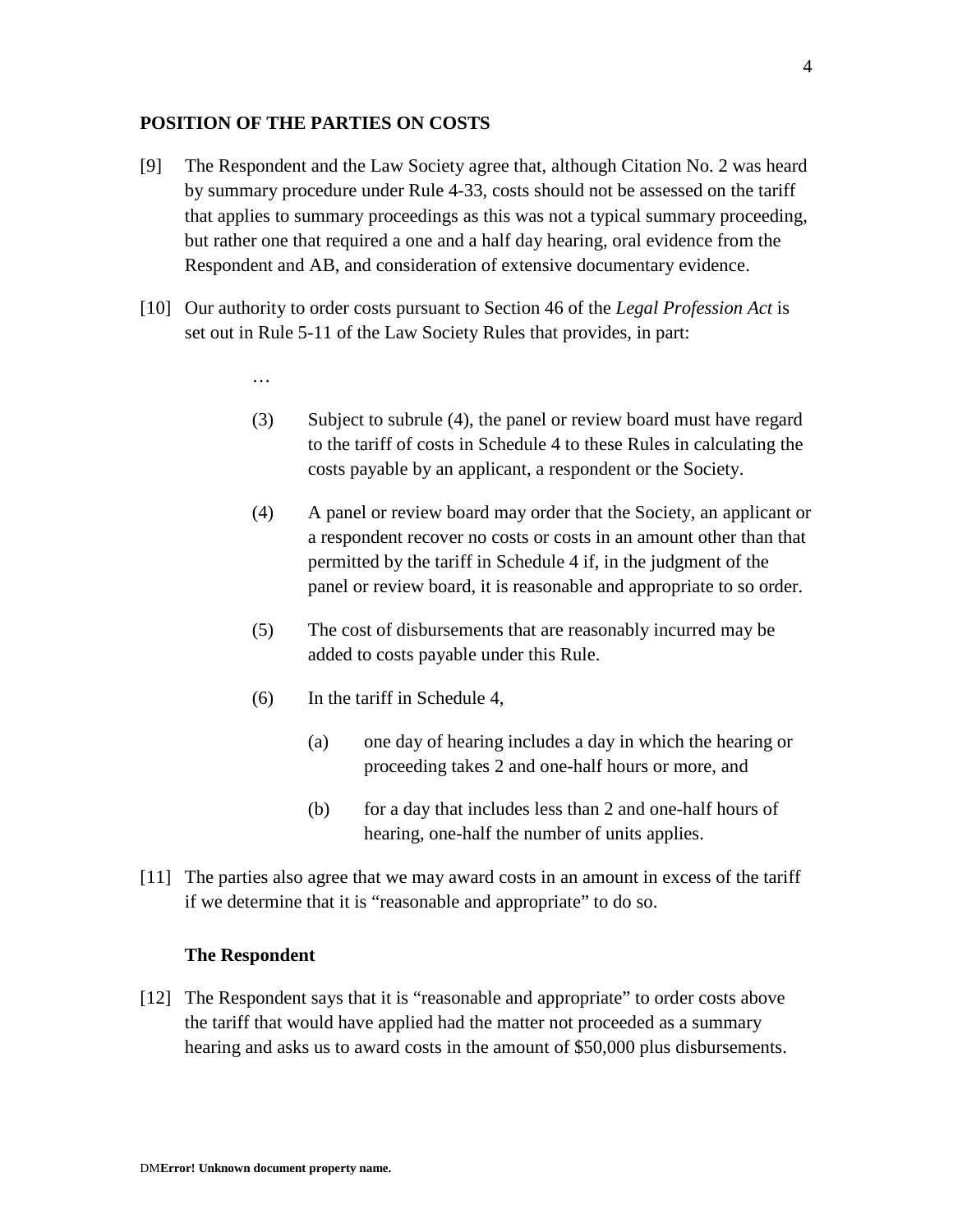- [13] The Respondent submits that special costs in that amount are reasonable and appropriate for reasons which include:
	- (a) the extent of counsel's preparation necessary to prepare a successful defence;
	- (b) the requirement that counsel review and assess the details of the "LC" file, the complaint that came out of that file leading to the original order for disclosure;
	- (c) counsel's review and assessment of a considerable volume of email records;
	- (d) counsel's interview and other meetings with AB and the Respondent to prepare their evidence; and,
	- (e) all other steps necessary to prepare for the hearing.
- [14] In addition to these steps necessary to prepare for the hearing itself, the Respondent says that research and preparing the submissions on costs required considerable research in light of the dearth of authorities that might guide this Panel on assessing costs in light of the tariff introduced in 2013.
- [15] The Respondent submits that he is entitled to compensation for the actual costs that the Law Society has cost him and the drain the citation, hearings and written submissions has had on the Respondent's energy and emotional health.
- [16] The Respondent also suggests that special costs are necessary in this case because of the capricious way in which the Law Society proceeded subsequent to the February 1, 2016 hearing and the issuance of the 2016 Order issued on April 1, 2016. On this point, the Respondent emphasizes that there is no evidence before us that the Law Society investigated whether or not the Respondent had, in fact, complied with the 2016 Order before issuing the citation alleging his noncompliance.
- [17] The Respondent also asks us to have regard to our finding of fact in paragraph 85 of our Decision on Facts and Determination:

The 2016 Order did not require the Respondent to provide the Law Society emails that were not within his control. He did not control the ABLaw account, and the 2016 Order neither implicitly nor explicitly including the ABLaw account.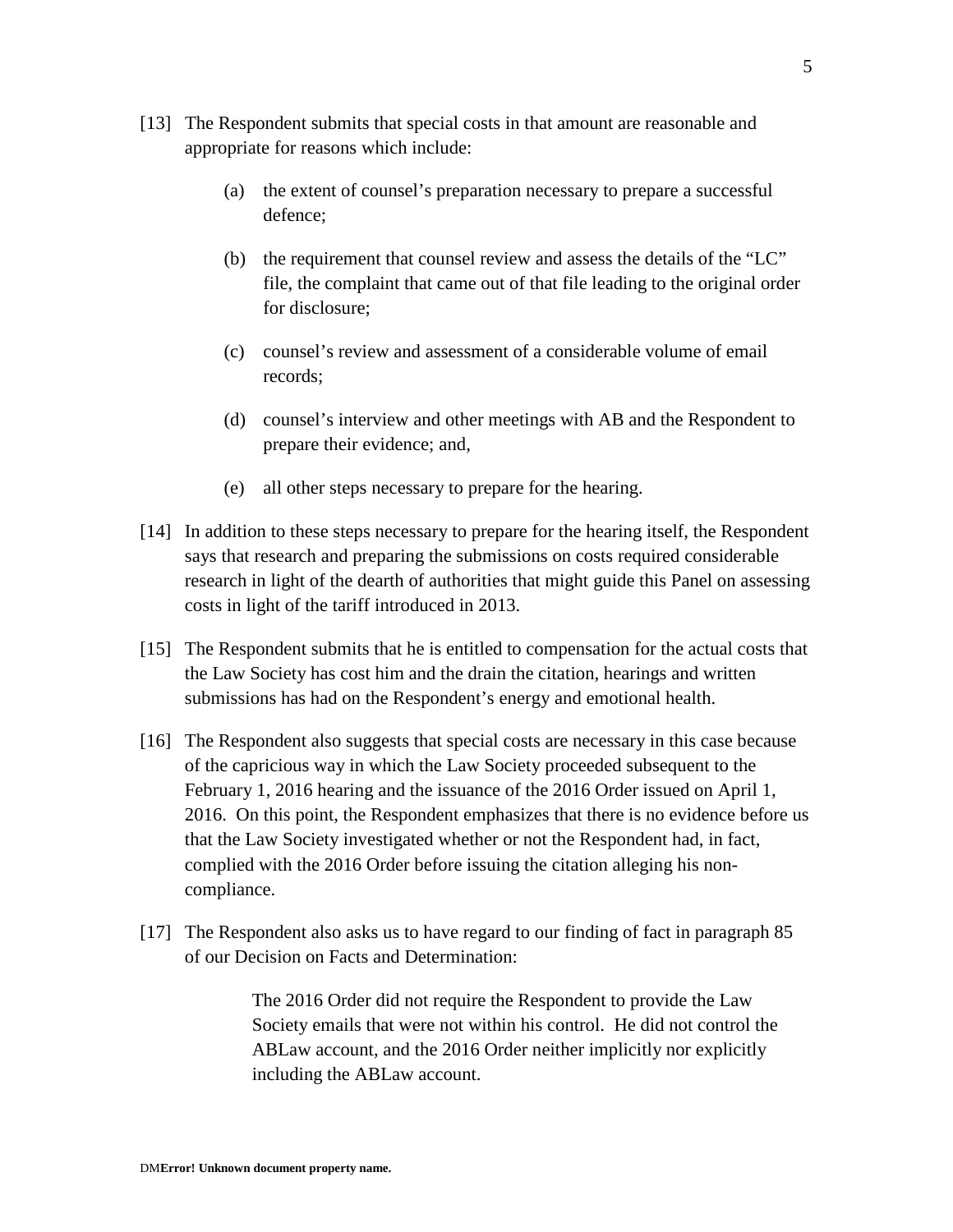[18] In his written submission, counsel for the Respondent argues:

There is no evidence whatsoever that anyone at the Law Society paused to question whether [the Respondent] might be correct in asserting that he had complied with the May 13, 2015, requests enforced by the April 1, 2016, order. Beginning the  $2<sup>nd</sup>$  citation so precipitously, without any serious reflection or investigation, is itself conduct worthy of reproof and rebuke by this judicial arm of the benchers, this hearing panel.

- [19] Finally, the Respondent says that it was reckless for the Law Society to continue with its prosecution of the citation after hearing the sworn evidence of the Respondent and AB at the hearing on September 12, 2016.
- [20] The Respondent invites us to be guided by the principles established in the civil courts for the assessment of special costs. In particular, the Respondent advanced the proposition that the Law Society's prosecution of Citation No. 2, in the circumstances of this case, was akin to an unsuccessful attack on a lawyer's reputation that ought to attract special costs on the principles reviewed in *Grewal v. Grewal*, 2009 BCSC 376, and *Interstate Investment Ltd. v. Pacific International Securities* (1995), 10 BCLR (3d) 265, 1995 CanLII 2123 (SC).
- [21] Further, the Respondent submits the prosecutorial arm of the Law Society must be held to the same standards of conduct required of Crown counsel, which includes a continuing duty to assess "and reassess whether any particular prosecution meets the standard of a reasonable likelihood of conviction." He submits that the Law Society's conduct in this case fell short of that standard. (Respondent Submission, June 20, 2017 at paragraph 57.)
- [22] In the alternative, and if we decline to order special costs, the Respondent nevertheless urges us to award costs in excess of the tariff as the tariff does not adequately compensate a Respondent who has been forced to defend a citation and does so successfully.

#### **The Law Society**

- [23] As noted earlier, the Law Society concedes that costs based on a summary hearing proceeding may not be appropriate in this case and invites us to award costs as calculated under the tariff as if the citation had not proceeded under Rule 4-33. It suggests an award of \$6,600 plus reasonable disbursements would be appropriate.
- [24] The Law Society says that there is no proper basis for an award of "special costs".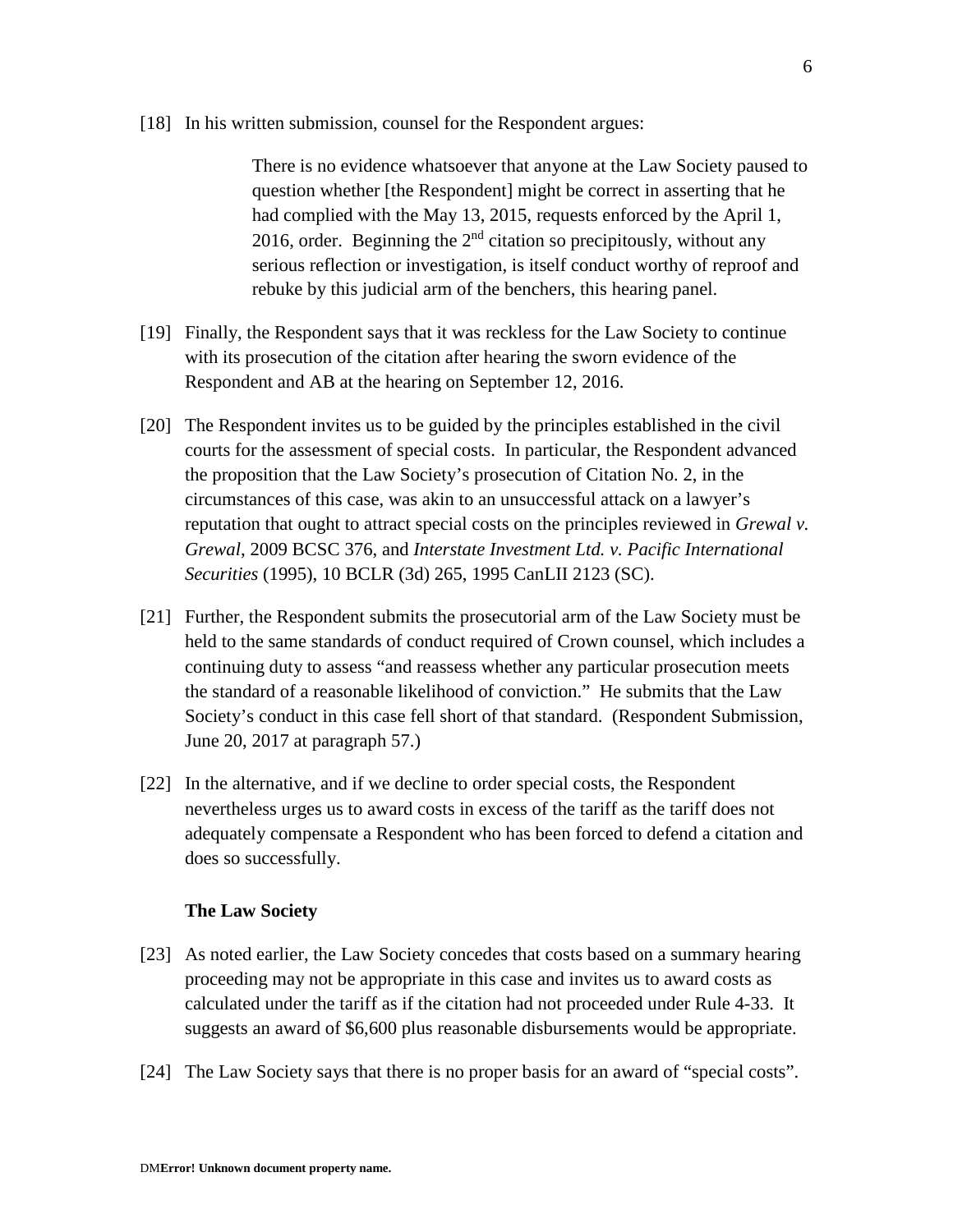- [25] The Law Society submits that there were reasonable grounds to issue Citation No. 2 on the basis of its understanding of the scope of the 2016 Order. Further, the Law Society says that the role of the Law Society cannot be equated with a lawyer's impugning another lawyer's integrity during the course of civil or criminal proceedings. A citation is not analogous to a lawyer's attack on another lawyer's reputation. Rather, it is a proper exercise of the Law Society's statutory mandate set out in section 3 of the *Legal Profession Act* to ensure the integrity and honesty of lawyers and the regulation of their profession.
- [26] With respect to the Respondent's submission that special costs are warranted because of the nature and degree of the research and preparation of written submissions described by the Respondent's counsel, the Law Society urges us to conclude that a requirement to prepare written submissions for proceedings before a hearing panel, including on the issue of costs, is not exceptional and should not be a factor that attracts special costs. The Law Society reminds us that a hearing on costs was required, at least in part, because of the Respondent's counsel's failure to make any proposal on costs, which may have permitted a settlement on this issue or a narrowing of the issues.

## **DECISION**

- [27] After considering the written and oral submissions of the parties, this Panel concludes that an award of costs higher than that contemplated by the tariff is appropriate in this case. Having said that, we are not prepared to order costs based on the *quantum meruit* account tendered to the Respondent.
- [28] We agree that a strict application of the tariff is not appropriate in this case. The hearing of this citation required a proceeding that went well beyond what is usual in a summary hearing.
- [29] As detailed in our decision on Facts and Determination, the factual matters before us were somewhat complex. There was an honest difference between the Law Society and the Respondent as to the scope of the 2016 Order. A defence of this citation required the parties and this Panel to review and consider a significant amount of detailed evidence, particularly with respect to the nature of the various email accounts at issue in this proceeding.
- [30] In the specific circumstances of this case, we are satisfied that an order for costs based on the tariff that would have applied had this proceeding not gone by way of Summary Hearing would also not be reasonable or appropriate.